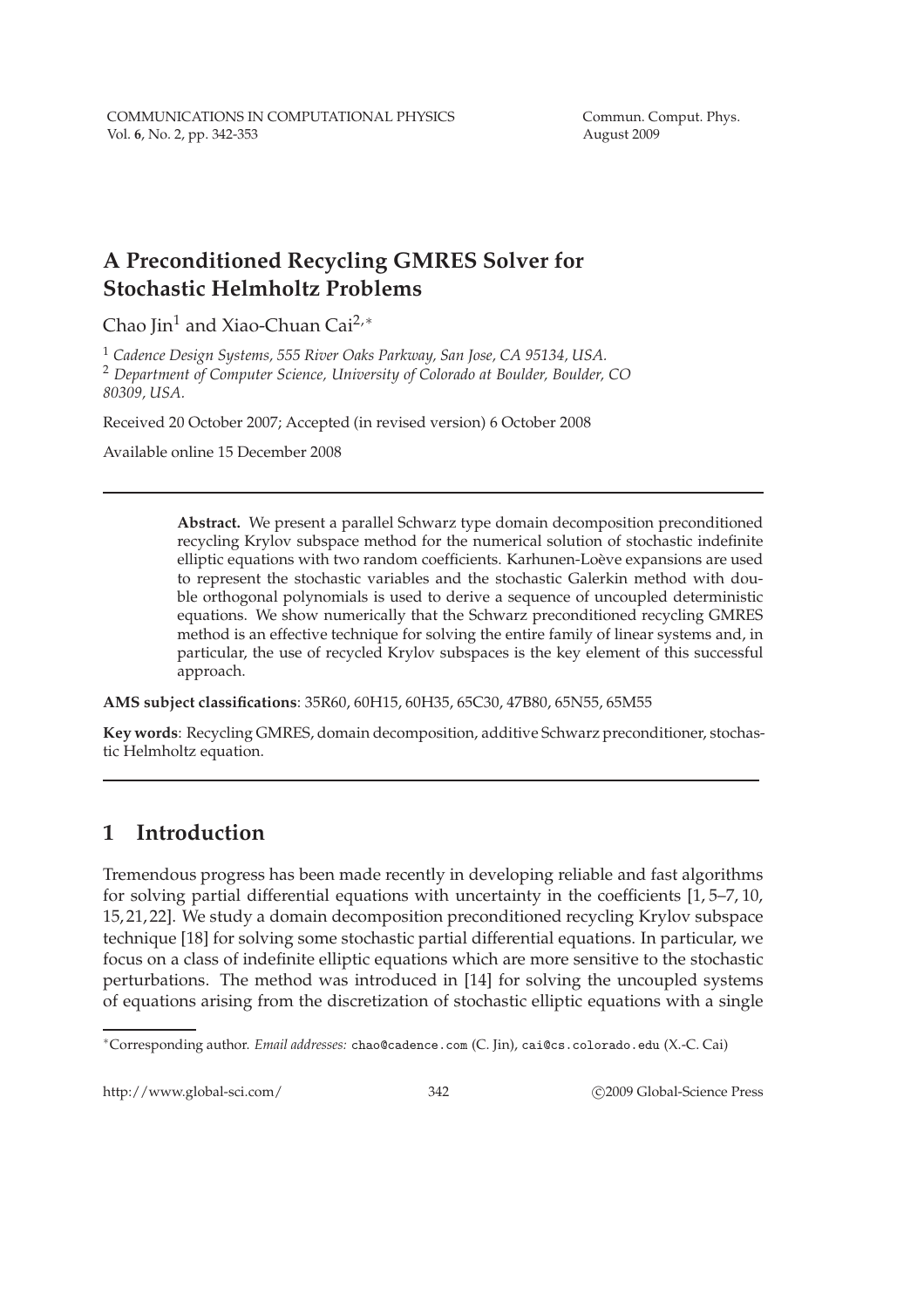random coefficient. In this paper, we extend the approach to a class of indefinite elliptic problems with random diffusion and reaction coefficients

$$
\begin{cases}\n-\nabla \cdot (a(x,\omega_1) \nabla u(x,\omega)) - c(x,\omega_2) u(x,\omega) = f(x) & x \in D, \omega_i \in \Omega, \\
u(x,\omega) = 0 & x \in \partial D, \omega_i \in \Omega,\n\end{cases}
$$

where

$$
\omega = (\omega_1, \omega_2), \quad a(x, \omega_1) \ge \alpha > 0, \quad c(x, \omega_2) \ge 0,
$$

*D* is the domain for *x*, and  $\Omega$  is the sample space for  $\omega_i$ , *i* = 1,2. This type of Helmholtz equations appears in many important applications such as computational acoustics and is rather difficult to solve by iterative methods because of the existence of both positive and negative eigenvalues and eigenvalues that are very close to zero. Slight perturbation of the coefficients of the equations may move some of eigenvalues from positive to negative or to somewhere very close to zero. Through a large number of numerical experiments, we found that traditional preconditioning technique, which uses one matrix in the sequence to precondition another matrix in the same sequence, is not very effective. The precise reason is not clear, but it may be because the eigen bounds (for both positive and negative eigenvalues) are too different for the un-preconditioned matrix and the preconditioning matrix. On the other hand, our numerical experiments show that the recycling Krylov subspace method is very effective in this situation. We believe this is due to the fact that the recycling Krylov subspace method provides a very good initial guess for solving the next system. We mention that the idea of re-using preconditioner and the idea of re-using the Krylov subspace are not new, but to use the combination for solving this type of indefinite problems is new and the observation of the effectiveness of the method has never been reported elsewhere.

There are several approaches for solving the problems, we follow [1, 10] to use the so-called double orthogonal basis to decouple the high dimensional equation in the probability space and produce a sequence of independent systems

$$
A_i x_i = b_i, \quad i = 1, 2, \cdots,
$$
\n
$$
(1.1)
$$

where the matrices  $A_i$  and right-hand sides  $b_i$  are somewhat related but independent from each other. Each system in the sequence is indefinite, and is rather difficult to solve using any iterative methods. We use the recently introduced recycling Krylov subspace method [18], which starts the iteration from a Krylov subspace created from a previous system. For preconditioning, we use an overlapping additive Schwarz domain decomposition method [20]. Our parallel implementation is based on the Portable Extensible Toolkit for Scientific computation (PETSc) package from Argonne National Laboratory [2].

The rest of the paper is organized as follows. In Section 2, we describe the stochastic Galerkin method including the stochastic weak formulation, the Karhunen-Loève (KL) expansion, the double orthogonal basis, and the discretization. Section 3 presents the additive Schwarz preconditioned recycling Krylov subspace method. Some experimental results are reported in Section 4.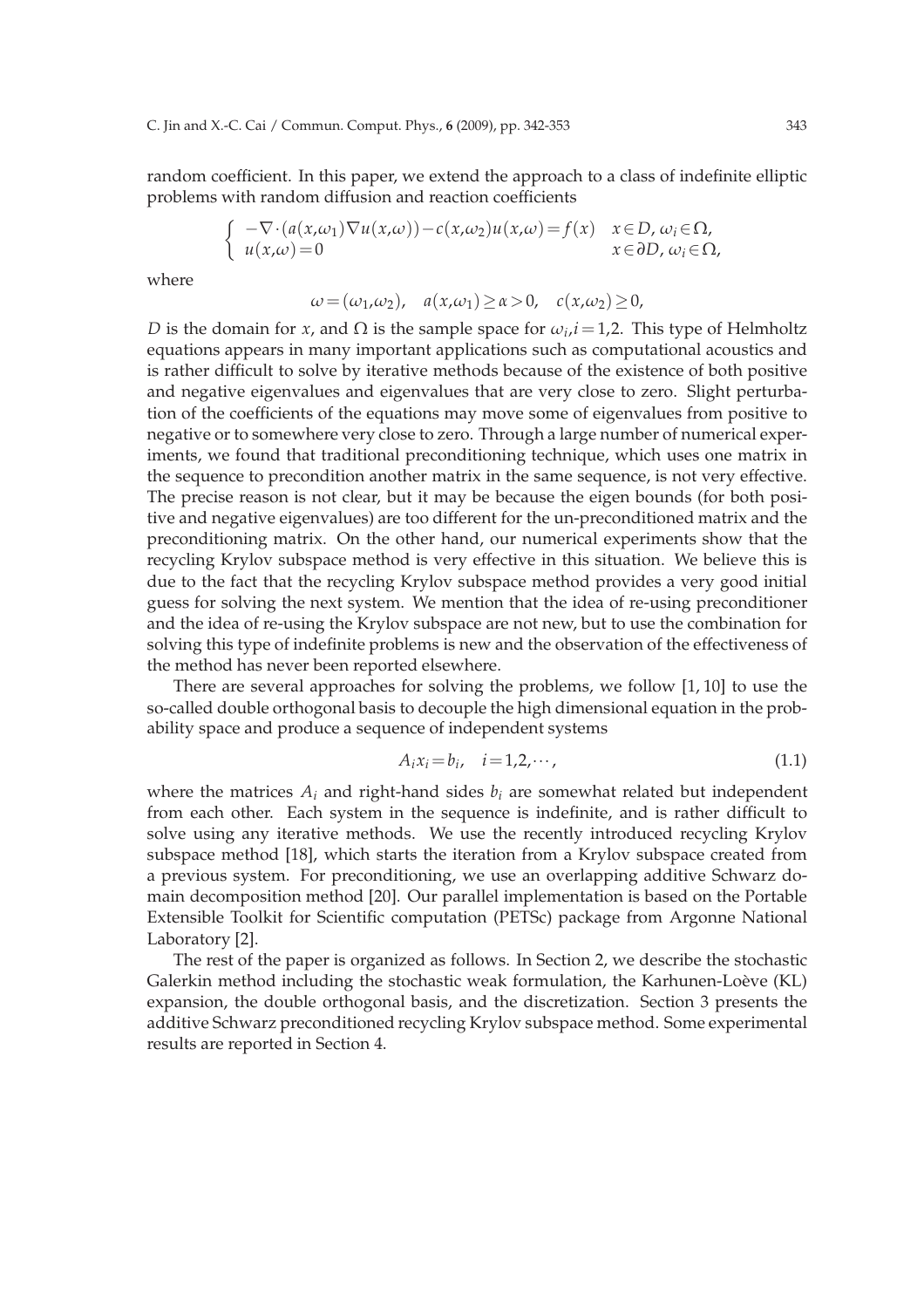## **2 Stochastic Galerkin method**

We briefly review some notations [11, 16]. Given a probability space  $(\Omega, \mathcal{A}, \mathcal{P})$  with sample space <sup>Ω</sup>, *<sup>σ</sup>*-algebra A and probability measure P, a real-valued random variable is a function  $\zeta(\omega_1): \Omega \to \mathbf{R}$ . The probability distribution measure of  $\zeta$  is defined on the Borel sets *B* as  $\mu(B) = \mathcal{P}(\sim^{-\infty}(\mathcal{B}))$ . The mean, or expected value of  $\xi(\omega_1)$ , is

$$
\langle \xi \rangle = \int_{\Omega} \xi(\omega_1) d\mathcal{P}(\omega_1) = \int_{\mathbf{R}} x d\mu(x) = \int_{\mathbf{R}} x \rho(x) dx,
$$

where  $\rho$  is the probability density function of  $\zeta$ . We also define the space

$$
L^{2}(\Omega) = \left\{ \xi(\omega_{1}) \left| \int_{\Omega} |\xi|^{2} d\mathcal{P} < \infty \right. \right\}.
$$

Let *D* ⊂ *R*<sup>2</sup> be the domain of *x*. A random field *a*(*x*,*ω*<sub>1</sub>): *D* × Ω→**R** is a real-valued function jointly measurable with respect to the Lebesgue measure on *D* and the probability measure  $P$  on  $Ω$ . Define the space

$$
L^2(D\times\Omega) = \{u(x,\omega) | \langle ||u(x,\omega)||_{L^2(D)}\rangle < \infty\}.
$$

The stochastic Sobolev space  $H_0^1(D \times \Omega)$  is defined analogously.

We consider a stochastic partial differential equation with stochastic diffusion and reaction coefficients as follows:

$$
\begin{cases}\n-\nabla \cdot (a(x,\omega_1)\nabla u(x,\omega)) - c(x,\omega_2)u(x,\omega) = f(x) & \text{in } D, \omega_i \in \Omega, \\
u(x,\omega) = 0 & \text{on } \partial D, \omega_i \in \Omega,\n\end{cases}
$$

where  $\omega = (\omega_1, \omega_2)$ . The weak form of this equation is to find  $u(x, \omega) \in H_0^1(D \times \Omega)$  such that

$$
\langle B[u,v]\rangle = \langle (f,v)\rangle \quad \forall v \in H_0^1(D \times \Omega), \tag{2.1}
$$

where

$$
B[u,v] = \int_D a(x,\omega_1) \nabla u(x,\omega) \cdot \nabla v(x) dx - \int_D c(x,\omega_2) u(x,\omega) v(x) dx,
$$
  
(f,v) =  $\int_D f(x) v(x) dx$ .

We assume that  $\beta \ge a(x,\omega_1) \ge \alpha > 0$  and  $c(x,\omega_2) \ge 0$  are in  $L^{\infty}(D \times \Omega)$ . Note that the condition that *f* is deterministic can be relaxed without introducing much difficulty.

Denoting the mean and the covariance of  $a(x, \omega_1)$  as  $a_0(x) = \int_{\Omega} a(x, \omega_1) dP(\omega_1)$  and

$$
Cov_a(x, x') = \int_{\Omega} (a(x, \omega_1) - a_0(x))(a(x', \omega_1) - a_0(x))d\mathcal{P}(\omega_1)
$$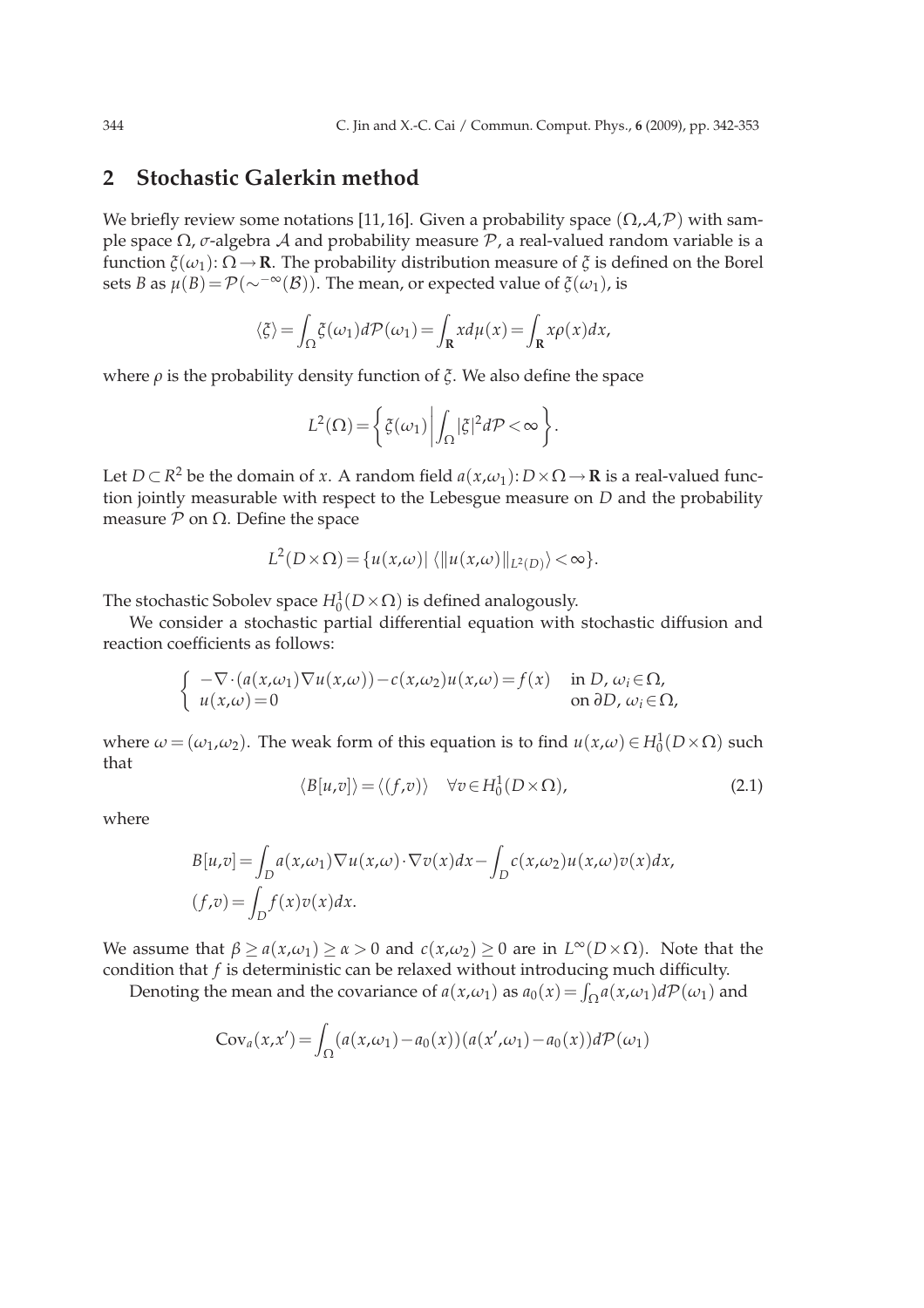C. Jin and X.-C. Cai / Commun. Comput. Phys., **6** (2009), pp. 342-353 345

respectively, the KL expansion represents  $a(x, \omega_1)$  in the series form as

$$
a(x,\omega_1) = a_0(x) + \sum_{j=1}^{\infty} \sqrt{\lambda_{a,j}} k_{a,j}(x) y_{a,j}(\omega_1),
$$
 (2.2)

where  $\lambda_{a,j}$  and  $k_{a,j}(x)$  are the eigenvalues and orthogonal eigenfunctions of  $Cov_a(x,x')$ ; i.e.,

$$
\int_{D} \text{Cov}_a(x, x') k_{a,j}(x') d(x') = \lambda_j k_{a,j}(x).
$$
 (2.3)

This series converges in the mean-square sense. By definition,  $Cov_a(x, x')$  is symmetric and positive semidefinite, and there exists a countable sequence of eigenpairs  $\{(\lambda_{a,j}, k_{a,j})\}$ satisfying

$$
\lambda_{a,1} \geq \lambda_{a,2} \geq \cdots \geq \lambda_{a,n} \geq \cdots \to 0
$$

and the eigenfunctions  $\{k_{a,j}(x)\}$  are orthogonal in  $L^2(D)$ . Moreover,  $\{y_{a,j}\}$  is a set of uncorrelated random variables with mean value zero. If the eigenfunctions are normalized, *ya*,*<sup>j</sup>* all have unit variance; i.e.,

$$
\langle y_{a,j}(\omega_1)\rangle=0, \quad \langle y_{a,i}(\omega_1)y_{a,j}(\omega_1)\rangle=\delta_{ij}.
$$

For the computation, we approximate  $a(x, \omega_1)$  by a truncation of (2.2),

$$
a_{M_a}(x,\omega_1) = a_0(x) + \sum_{j=1}^{M_a} \sqrt{\lambda_{a,j}} k_{a,j}(x) y_{a,j}(\omega_1),
$$

where *M<sup>a</sup>* denotes the number of terms in the truncation.

In this paper, we also assume that  $\{y_{a,j}\}_{j=1}^{M_a}$  $\hat{g}^{\scriptscriptstyle{M_a}}_{j=1}$  are independent. The probability density function of  $y_{a,j}$  is denoted as  $\rho_{a,j}$ , and the joint probability density function of  $y_a$  $(y_{a,1},\cdots,y_{a,M_a})$  is  $\rho_a=\rho_{a,1}\times\cdots\times\rho_{a,M_a}$ . Let  $\Gamma_{a,j}$  denote the image of  $y_{a,j}$  and  $\Gamma_a=\Gamma_{a,1}\times\cdots\times\Gamma_{a,j}$  $\Gamma_{a,M_a}$ . We treat  $a_M: D \times \Gamma_a \longrightarrow R$  as

$$
a_M(x,y_a) = a_0(x) + \sum_{j=1}^{M_a} \sqrt{\lambda_{a,j}} k_{a,j}(x) y_{a,j}.
$$
 (2.4)

Similarly, we have the truncation of the KL expansion for  $c(x, \omega_2)$ :

$$
c_M(x,y_c) = c_0(x) + \sum_{j=1}^{M_c} \sqrt{\lambda_{c,j}} k_{c,j}(x) y_{c,j},
$$
\n(2.5)

where  $y_c{=}\{y_{c,j}\}_{j=1}^{M_c}$  $_{j=1}^{M_c}$  are independent variables with probability density functions  $\{\rho_{c,j}\}_{j=1}^{M_c}$ *j*=1 . The image of  $y_c$  is  $\Gamma_c = \Gamma_{c,1} \times \cdots \times \Gamma_{c,M_c}$ . Now, we arrive at the deterministic problem,

$$
\begin{cases}\n-\nabla \cdot (a_M(x,y_a)\nabla u(x,y)) - c_M(x,y_c)u(x,y) = f(x), \\
u(x,y) = 0,\n\end{cases}
$$
\n(2.6)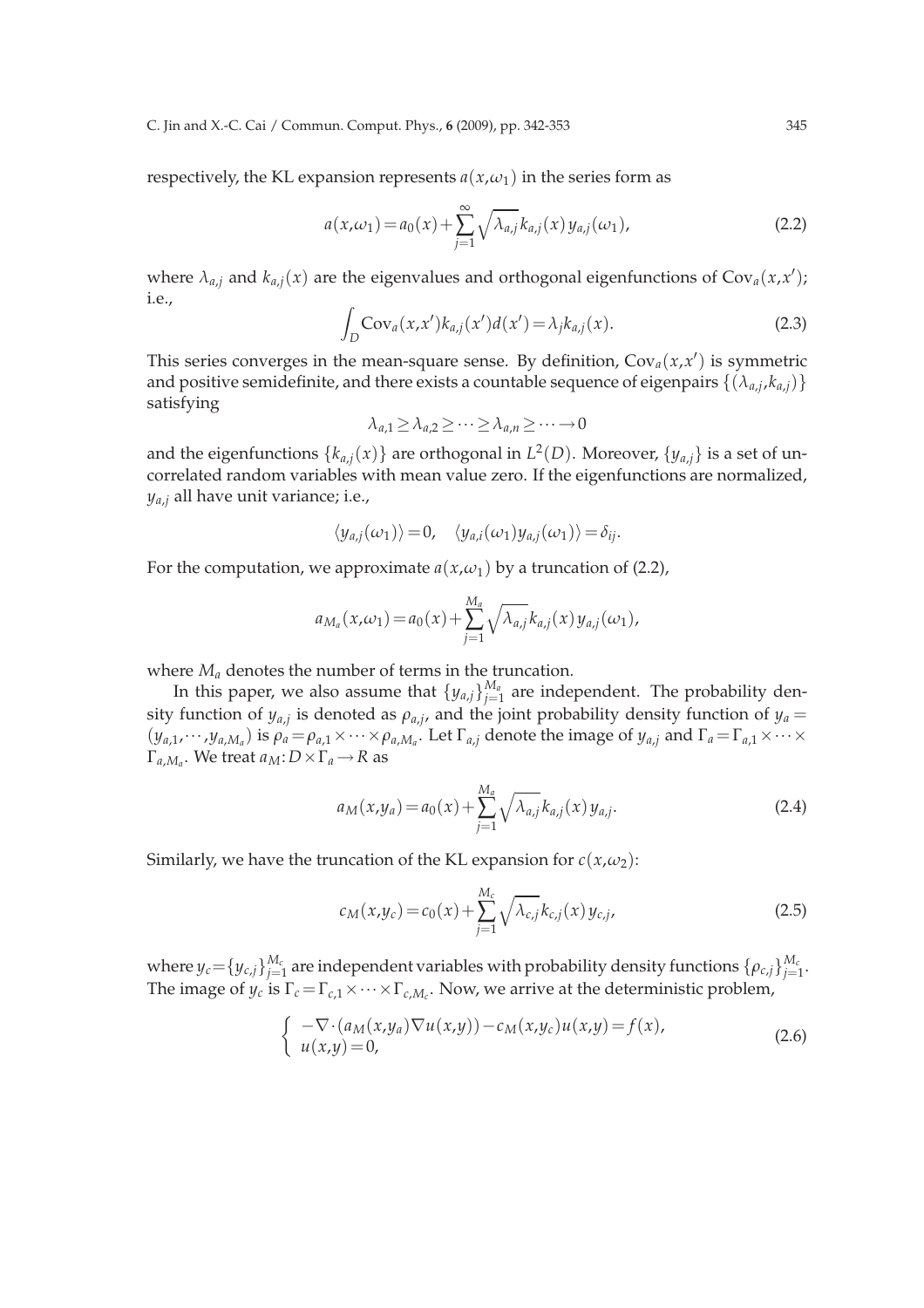where  $x \in D$ ,  $y = (y_a, y_c) \in \Gamma = \Gamma_a \times \Gamma_c$ .

For  $y \in \Gamma$ , we use the double orthogonal polynomial function space [1, 10] to approximate *L* 2 (Γ,*ρ*), which decouples the equation in the *y*-space, yielding a sequence of uncoupled equations. We first construct the double orthogonal basis for *ya*. For any *r* ∈ **N**, the space of single-variable polynomials of degree at most *r* is denoted as *P*<sub>*r*</sub>. For  $\mathbf{r_a} = (r^a_1, r^a_2, \cdots, r^a_{M_a}) \in \mathbf{N}^{M_a}$ , we construct the multi-variable polynomial space

$$
P_{\mathbf{r}_a} := P_{r_1^a} \otimes P_{r_2^a} \otimes \cdots \otimes P_{r_{M_a}^a} \in L^2(\Gamma_a, \rho_a). \tag{2.7}
$$

For the space  $P_{r_j^a,j} = 1,2,\cdots,M_a$ , we use the double orthogonal functions, denoted as  $\{\psi_{k,j}^a(t)\}_{k=0}^{r_j^a}$ , as basis instead of the simple polynomial basis  $\{1,t,t^2,\dots,t^{r_j^a}\}$ . We require that  $\psi_{k,j}^a(t)$ , $k=0,\cdots,r_j^a$  satisfy two orthogonality conditions:

$$
\begin{cases}\n\int_{\Gamma_{a,j}} \psi_{p,j}^{a}(t) \psi_{q,j}^{a}(t) \rho_{a,j}(t) dt = \delta_{p,q}, & p,q = 0, \cdots, r_{j}^{a}, \\
\int_{\Gamma_{a,j}} t \psi_{p,j}^{a}(t) \psi_{q,j}^{a}(t) \rho_{a,j}(t) dt = C_{p,j}^{a} \delta_{p,q}, & p,q = 0, \cdots, r_{j}^{a},\n\end{cases}
$$
\n(2.8)

where  $\{C_{p,j}^a\}_{p}^{r_j}$  $p_{p=0}^{T}$  are nonzero constants. Next we construct a basis function of  $P_{\bf r}$  by selecting one polynomial basis function from each  $P_{r_j^a,j} = 1, \cdots, M_a$ , and then multiplying these selected  $M_a$  basis functions together. So given a  $\mathbf{r}_a = (r_1^a, r_2^a, \dots, r_{M_a}^a) \in \mathbf{N}^{M_a}$ , there are total  $N_{y_{a}}\!=\!\prod_{j=1}^{M_{a}}$  $\frac{M_a}{j=1}(r_j^a+1)$  basis functions for  $P_{\mathbf{r_a}}(y_1,y_2,\cdots,y_{M_a}).$ 

Let  $\mathbf{i_a}=\{i^a_1,i^a_2,\cdots,i^a_{M_a}\}.$  If  $0\!\le\!i^a_j\!\le\!r^a_j$ ,  $\forall 1\!\le\!j\!\le\!M_a$ , we say that  $\mathbf{i_a}\!\le\!\mathbf{r_a}.$  It is obvious that there are  $N_{y_a}$  multiindex  $\mathbf{i}_a$ , which is less than or equal to  $\mathbf{r}_a$ . Each  $\mathbf{i}_a$  corresponds to one basis function for  $P_{\mathbf{r_a}}$ . We denote all the basis functions for  $P_{\mathbf{r_a}}$  as the set

$$
\left\{\psi_{\mathbf{i}_a}(y_a)\middle|\psi_{\mathbf{i}_a}(y_a)=\prod_{j=1}^{M_a}\psi_{i_j^a,j}^a(y_{a,j}),\,i_j^a\in\{0,1,\cdots,r_j^a\}\right\}_{\mathbf{i}_a\leq\mathbf{r}_a}.\tag{2.9}
$$

Finding  $\{\psi_{k,j}^a(y_{a,j})\}_{k=0}^{r_j^a}$  for spaces  $P_{r_j^a}$ ,  $j=1,\cdots,M_a$ , results in an eigenproblem (cf. Section 8.7.2 in [12]). For the probability space of *y*, generally we do not need high order polynomials. So the computational work for these eigen problems is negligible comparing to the cost required to solve the coupled equations. Similarly, we construct the double orthogonal basis for  $L^2(\Gamma_c, \rho_c)$ . The basis functions are denoted as  $\{\psi_{i_c}(y_c)\}_{i_c \le r_c}$ . Let  $\mathbf{i} = (\mathbf{i}_a, \mathbf{i}_c)$ , *r* = ( $\mathbf{r}_a$ , $\mathbf{r}_c$ ), and  $\rho = \rho_a \times \rho_c$ . The double orthogonal basis for  $L^2(\Gamma, \rho)$  is

$$
\left\{\psi_{\mathbf{i}}(y)|\psi_{\mathbf{i}}(y) = \psi_{\mathbf{i}_{\mathbf{a}}}(y_a)\psi_{\mathbf{i}_{\mathbf{c}}}(y_c), \,\forall \,\mathbf{i} \leq \mathbf{r}\right\}_{\mathbf{i} \leq \mathbf{r}'}\tag{2.10}
$$

where  $\mathbf{i} \leq \mathbf{r}$  is defined as  $\mathbf{i}_a \leq \mathbf{r}_a$  and  $\mathbf{i}_c \leq \mathbf{r}_c$ . The basis functions defined by (2.10) satisfy the following equations:

$$
\int_{\Gamma} y_k \psi_i(y) \psi_j(y) \rho(y) dy = C_{i_k, k} \delta_{i, j},
$$
\n(2.11)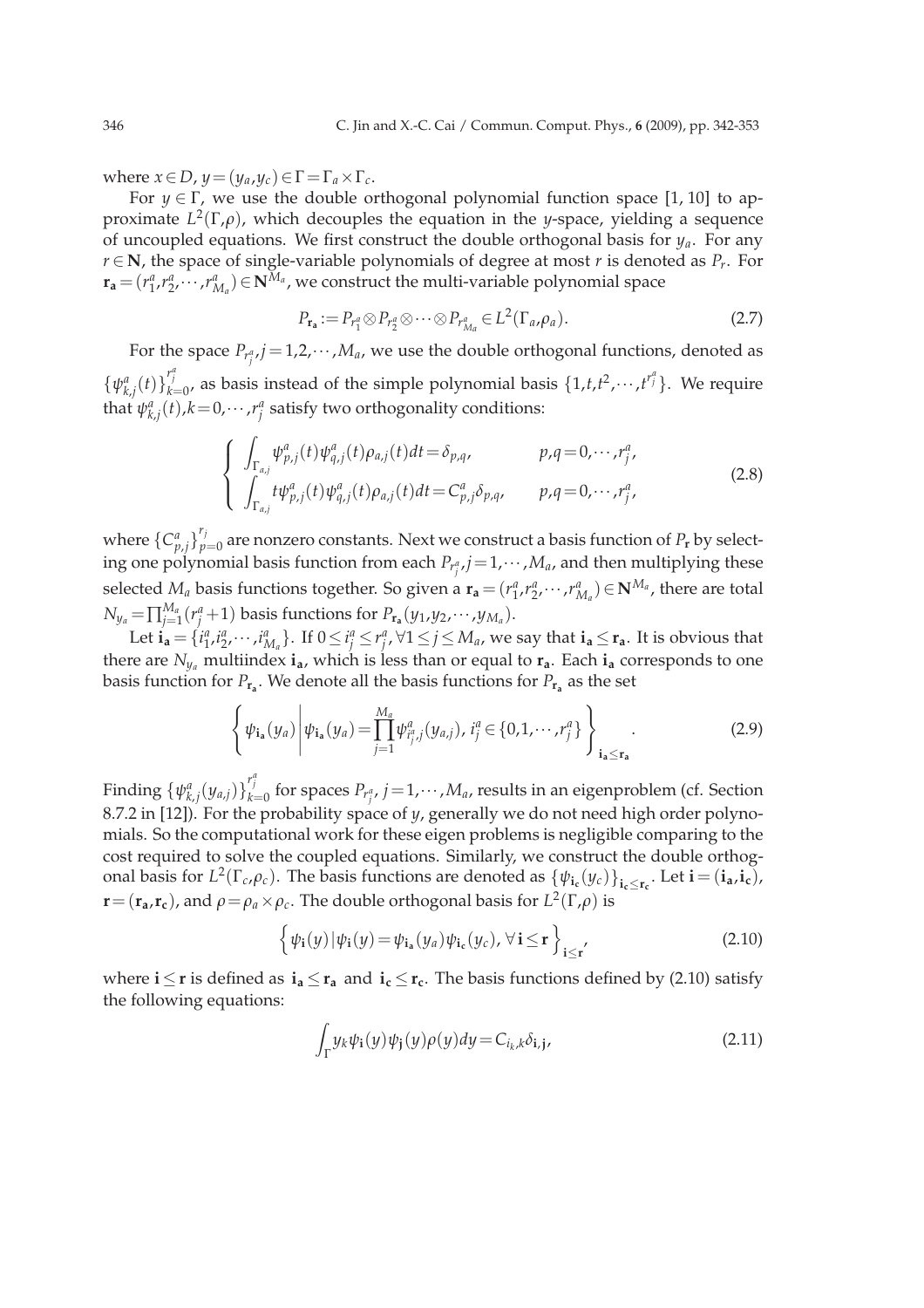where  $y_k$  is  $\{y_{a,k}\}\}_{k=1}^{M_a}$  $_{k=1}^{M_a}$  or  $\{y_{c,k}\}_{k=1}^{M_c}$  $_{k=1}^{M_c}$ , and  $C_{i_k,k}$  is  $\{C_{i_k^a,k}^a\}_{k=1}^{M_a}$  $_{k=1}^{M_a}$  or  $\{C_{i_k^c,k}^c\}_{k=1}^{M_c}$  $\frac{M_{c}}{k=1}$  depending on the index **i** and **j**.

To see why (2.11) holds, we start with

$$
\psi_{\mathbf{i}}(y) = \psi_{\mathbf{i}_{\mathbf{a}}}(y_a)\psi_{\mathbf{i}_{\mathbf{c}}}(y_c) = \prod_{p=1}^{M_a} \psi_{i^a_p, p}^a(y_{a, p}) \prod_{p=1}^{M_c} \psi_{i^c_p, p}^c(y_{c, p}),
$$
  

$$
\psi_{\mathbf{j}}(y) = \psi_{\mathbf{j}_{\mathbf{a}}}(y_a)\psi_{\mathbf{j}_{\mathbf{c}}}(y_c) = \prod_{q=1}^{M_a} \psi_{j^a_q, q}^a(y_{a, q}) \prod_{q=1}^{M_c} \psi_{i^c_q, q}^c(y_{c, q}).
$$

Without loss of generality, let us assume  $y_k$  is  $y_{a,k}$ . Then

$$
\int_{\Gamma} y_{a,k} \psi_{\mathbf{i}}(y) \psi_{\mathbf{j}}(y) \rho(y) dy
$$
\n
$$
= \int_{\Gamma_a} y_{a,k} \prod_{p=1}^{M_a} \psi_{i_p^a,p}^a(y_{a,p}) \prod_{q=1}^{M_a} \psi_{j_q^a,q}^a(y_{a,q}) \rho_a(y_a) d(y_a)
$$
\n
$$
\times \int_{\Gamma_c} \prod_{p=1}^{M_c} \psi_{i_p^c,p}^c(y_{c,p}) \prod_{q=1}^{M_c} \psi_{j_q^c,q}^c(y_{c,q}) \rho_c(y_c) d(y_c).
$$

From (2.8),

$$
\int_{\Gamma_a} y_{a,k} \prod_{p=1}^{M_a} \psi_{i_p, p}^a(y_{a,p}) \prod_{q=1}^{M_a} \psi_{j_q^a, q}^a(y_{a,q}) \rho_a(y_a) d(y_a)
$$
\n
$$
= \prod_{q=1, q \neq k}^{M_a} \int_{\Gamma_{a,q}} \psi_{i_q^a, q}^a(y_{a,q}) \psi_{j_q^a, q}^a(y_{a,q}) \rho_{a,q}(y_{a,q}) d(y_{a,q})
$$
\n
$$
\times \int_{\Gamma_{a,k}} y_{a,k} \psi_{i_k^a, k}^a(y_{a,k}) \psi_{j_k^a, k}^a(y_{a,k}) \rho_{a,k}(y_{a,k}) d(y_{a,k}) = C_{i_k^a, k} \delta_{\mathbf{i_a, \mathbf{j_a}}}.
$$
\n(2.12)

Note that  $\mathbf{i}_a = \mathbf{j}_a$  if and only if  $i_1^a = j_1^a$ ,  $i_2^a = j_2^a$ ,  $\cdots$ ,  $i_{M_a}^a = j_{M_a}^a$ . Similarly, from the first equation in (2.8), we have

$$
\int_{\Gamma_c} \prod_{p=1}^{M_c} \psi_{i_p,p}^c(y_{c,p}) \prod_{q=1}^{M_c} \psi_{j_q^c,q}^c(y_{c,q}) \rho_c(y_c) d(y_c) = \delta_{\mathbf{i}_c, \mathbf{j}_c}.
$$

Combining with (2.12), we obtain

$$
\int_{\Gamma} y_{a,k} \psi_{\mathbf{i}}(y) \psi_{\mathbf{j}}(y) \rho(y) dy = C_{i_{k}^{a},k} \delta_{\mathbf{i},\mathbf{j}}.
$$

With the double orthogonal basis given in (2.10), Eq. (2.6) is equivalent to  $N_y$  independent deterministic equations in *D* as follows:

$$
-\nabla \Big(a_{M,i}(x)\nabla u_{M,i}(x)\Big) - c_{M,i}(x)u_{M,i}(x) = f_i(x) \tag{2.13}
$$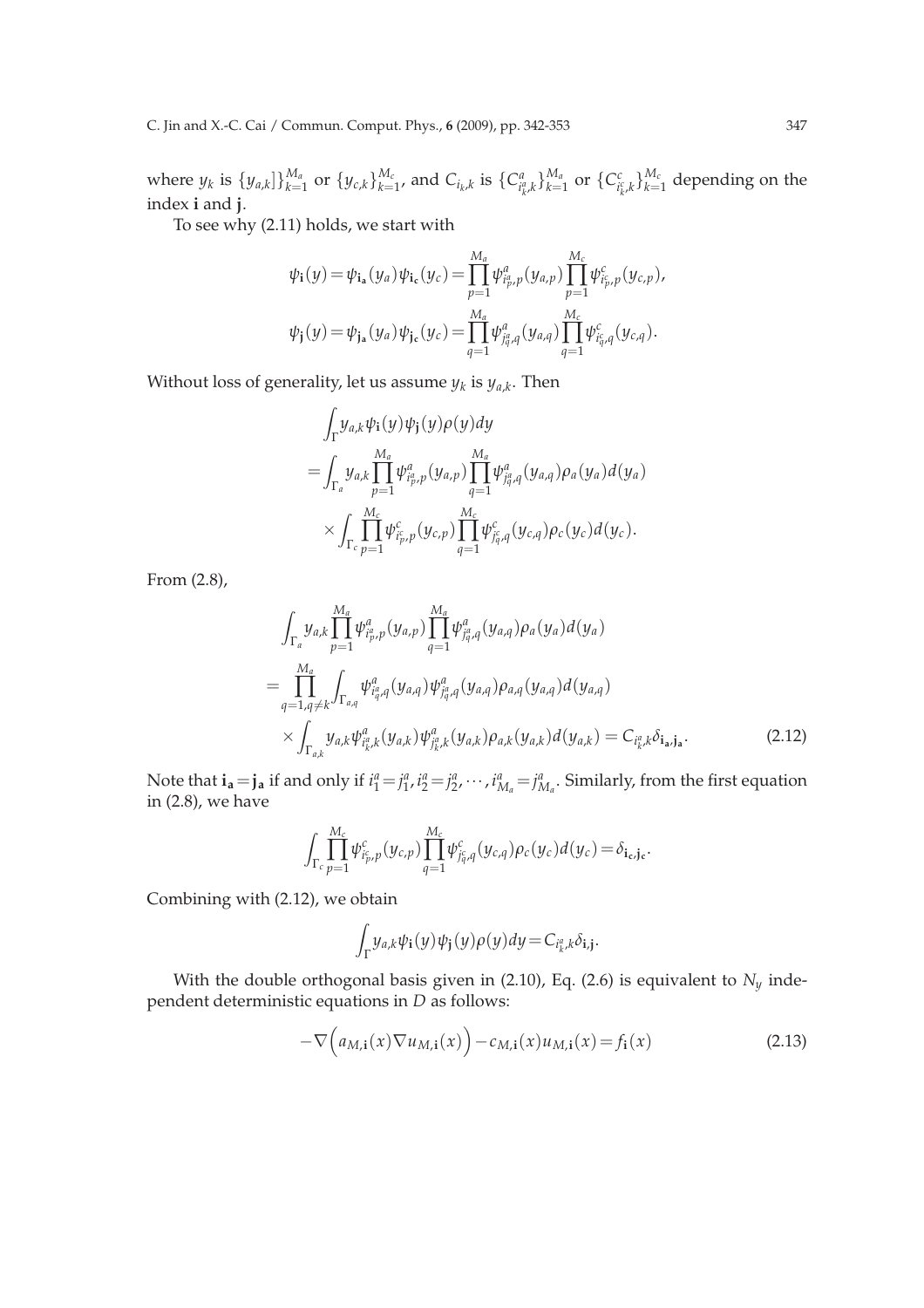with

$$
\begin{cases}\na_{M,i}(x) := a_0(x) + \sum_{j=1}^{M_a} \sqrt{\lambda_{a,j}} k_{a,j}(x) C_{i_j, j'}^a, \\
c_{M,i}(x) := c_0(x) + \sum_{j=1}^{M_c} \sqrt{\lambda_{c,j}} k_{c,j}(x) C_{i_j, j'}^c, \\
f_i(x) := f(x) \cdot \int_{\Gamma_a} \psi_{i_a}(t) \rho_a(t) dt \int_{\Gamma_c} \psi_{i_c}(t) \rho_c(t) dt.\n\end{cases}
$$
\n(2.14)

The statistics of the solution can be found from the approximate solutions  $u_{M,i}(x)$ . For example, the mean of  $u(x,y)$  can be approximated by,

$$
\langle u_M \rangle = \sum_{\mathbf{i} \leq \mathbf{r}} u_{M,\mathbf{i}}(x) \int_{\Gamma} \psi_{\mathbf{i}}(y) \rho(y) dy,
$$

and the second order moment of the solution can calculated by

$$
\int_{\Gamma}\Big(\sum_{\mathbf{i}\leq\mathbf{r}}u_{M,\mathbf{i}}(x)\psi_{\mathbf{i}}(y)\Big)^{2}\rho(y)dy=\sum_{\mathbf{i}\leq\mathbf{r}}(u_{M,\mathbf{i}}(x))^{2}\int_{\Gamma}(\psi_{\mathbf{i}}(y))^{2}\rho(y)dy=\sum_{\mathbf{i}\leq\mathbf{r}}(u_{M,\mathbf{i}}(x))^{2}.
$$

### **3 Numerical method**

The number of linear systems in the sequence (2.13) can be very large, and every system is large and highly ill-conditioned. To efficiently solve the whole set of systems, one has to be able to re-use as much computation as possible from one of the previous systems. The most straightforward idea is to simply re-use the preconditioner computed from a previous system. The idea is quite successful for regular elliptic problems. However, for this type of indefinite problem under consideration in this paper, we found, somewhat surprisingly, that re-using preconditioner is not very effective. The re-use of a Krylov subspace turns out to be the best choice. It is not understood theoretically why this approach is so good, but intuitively it seems to suggest that the Krylov subspace from a previous system carries some important eigen information that is needed for obtaining the fast convergence when solving a later system in the same sequence. We next briefly describe the recycling method and the additive Schwarz preconditioner.

There are several recycling Krylov subspace methods, see for example [4,8,9,13,17,19] and references therein. We use the Generalized Conjugate Residual with implicit inner Orthogonalization and Deflated Restarting (GCRO-DR) introduced in [18]. In our case the sequence of linear systems has different matrices and different right-hand sides.

The idea of GCRO-DR is to retain a Krylov subspace for subsequent restarted GMRES cycles, or for solving other linear systems. This approach was extended to include the flexible version of GMRES (FGMRES) in [14]. Suppose we have solved the *i th* system with FGMRES. We retain *k* vectors

$$
\tilde{Y}_k = [\tilde{y}_1, \tilde{y}_2, \cdots, \tilde{y}_k].
$$
\n(3.1)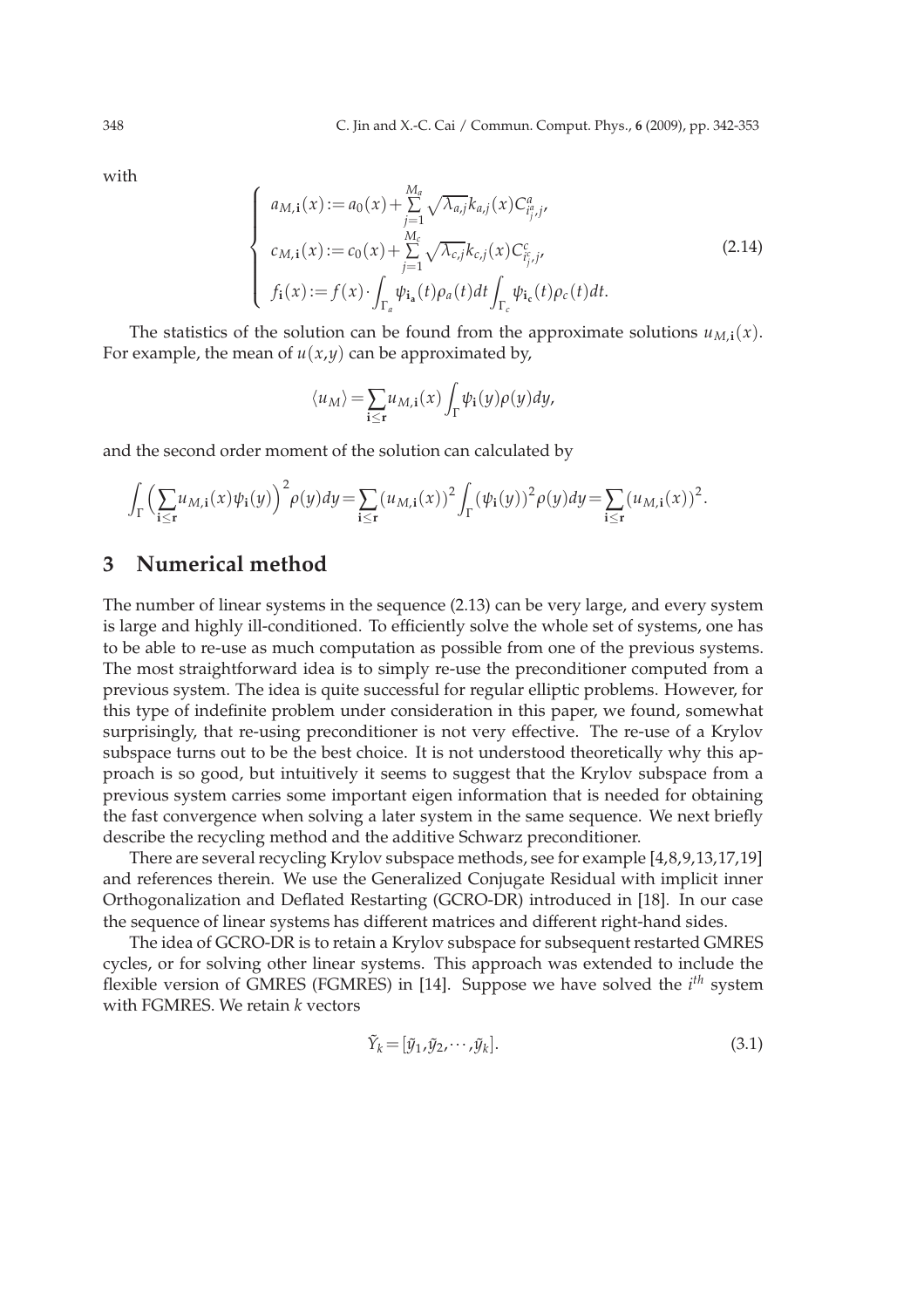Let  $C_k$  = Q,  $U_k$  =  $\tilde{Y}_k R^{-1}$  where Q and R are from the reduced QR decomposition of  $A_{i+1} \tilde{Y}_k$ . *U*<sup>*k*</sup>, *C*<sup>*k*∈*R*<sup>*n*×*k*</sup></sub> satisfy</sup>

$$
A_{i+1}U_k = C_k, C_k^H C_k = I_k.
$$
\n(3.2)

Let  $x_0$  and  $r_0$  be the initial guess and initial residual of  $A_{i+1}x_{i+1} = b_{i+1}$ . We update the solution as  $x = x_0 + U_k C_k^H r_0$ , and set  $r = r_0 - C_k C_k^H r_0$ . In our numerical experiment, we find that for some systems, this updated solution *x* already satisfies the error tolerance so that we do not need any more iterations after the initial step. However, if the *x* is still not good enough, we continue to generate a Krylov subspace of dimension *m*−*k*+1 with  $(I - C_k C_k^H) A_{i+1}$ , where *m* is the maximum number of iterations before restarting. In the case of recycling FGMRES, it produces the Arnoldi relation

$$
(I - C_k C_k^H) A_{i+1} Z_{m-k} = V_{m-k+1} \bar{H}_{m-k},
$$
\n(3.3)

where the columns of *Zm*−*<sup>k</sup>* are the preconditioned orthogonal vectors *Vm*−*<sup>k</sup>* .

To obtain the solution of the linear system  $A_i x_i = b_i$ , we actually solve a preconditioned system  $M_j^{-1}A_ix\!=\!M_j^{-1}b_i$ , where  $M_j^{-1}$  is a one-level additive Schwarz preconditioner constructed using matrix  $A_j$ , [3]. To formally define  $M_j^{-1}$ , we need to introduce a partition of *D*. We first partition the domain into non-overlapping substructures *D<sup>l</sup>* , *l*=1,···,*N*. In order to obtain an overlapping decomposition of the domain, we extend each subregion *D*<sub>*l*</sub> to a larger region *D*<sup>*l*</sup><sub>*l*</sub>, i.e., *D*<sub>*l*</sub>⊂*D*<sup>*l*</sup><sub>*l*</sub>. Only simple box decomposition is considered in this paper – all subdomains *D<sup>l</sup>* and *D*′ *l* are rectangular and made up of integral numbers of fine mesh cells. The size of  $D_l$  is  $H_x \times H_y$  and the size of  $D'_l$  is  $H'_x \times H'_y$ , where the  $H'$ s are chosen so that the overlap, *ovlp*, is uniform in the number of fine grid cells all around the perimeter, i.e.,  $\omega l p = (H'_x - H_x)/2 = (H'_y - H_y)/2$  for every subdomain. Homogeneous Dirichlet boundary conditions are used on the subdomain boundary *∂D*′ *l* . The additive Schwarz preconditioner can be written as

$$
M_i^{-1} = (R_1)^T (A_i)_1^{-1} R_1 + \dots + (R_N)^T (A_i)_N^{-1} R_N.
$$
 (3.4)

Let *n* be the total number of mesh points and  $n'_l$  the total number of mesh points in *D*<sup> $\prime$ </sup><sub>*l*</sub>. Then, *R*<sub>*l*</sub> is an *n*<sup> $\prime$ </sup><sub>*l*</sub>×*n* matrix that is defined as: its element  $(R_l)_{i,j}$  is 1 if the integer indices  $1 \le i \le n'_l$  and  $1 \le j \le n$  belong to a mesh point in  $D'_l$ , or zero otherwise. The  $R_l$  serves as a restriction matrix because its multiplication by a  $n \times 1$  vector results in a smaller  $n'_l \times 1$  vector by dropping the components corresponding to mesh points outside *D*′ *l* . Various inexact additive Schwarz preconditioners can be constructed by replacing the matrices  $A_l$  in (3.4) with convenient and inexpensive to compute matrices, such as those obtained with incomplete and complete factorizations. In this paper we employ the *LU* factorization.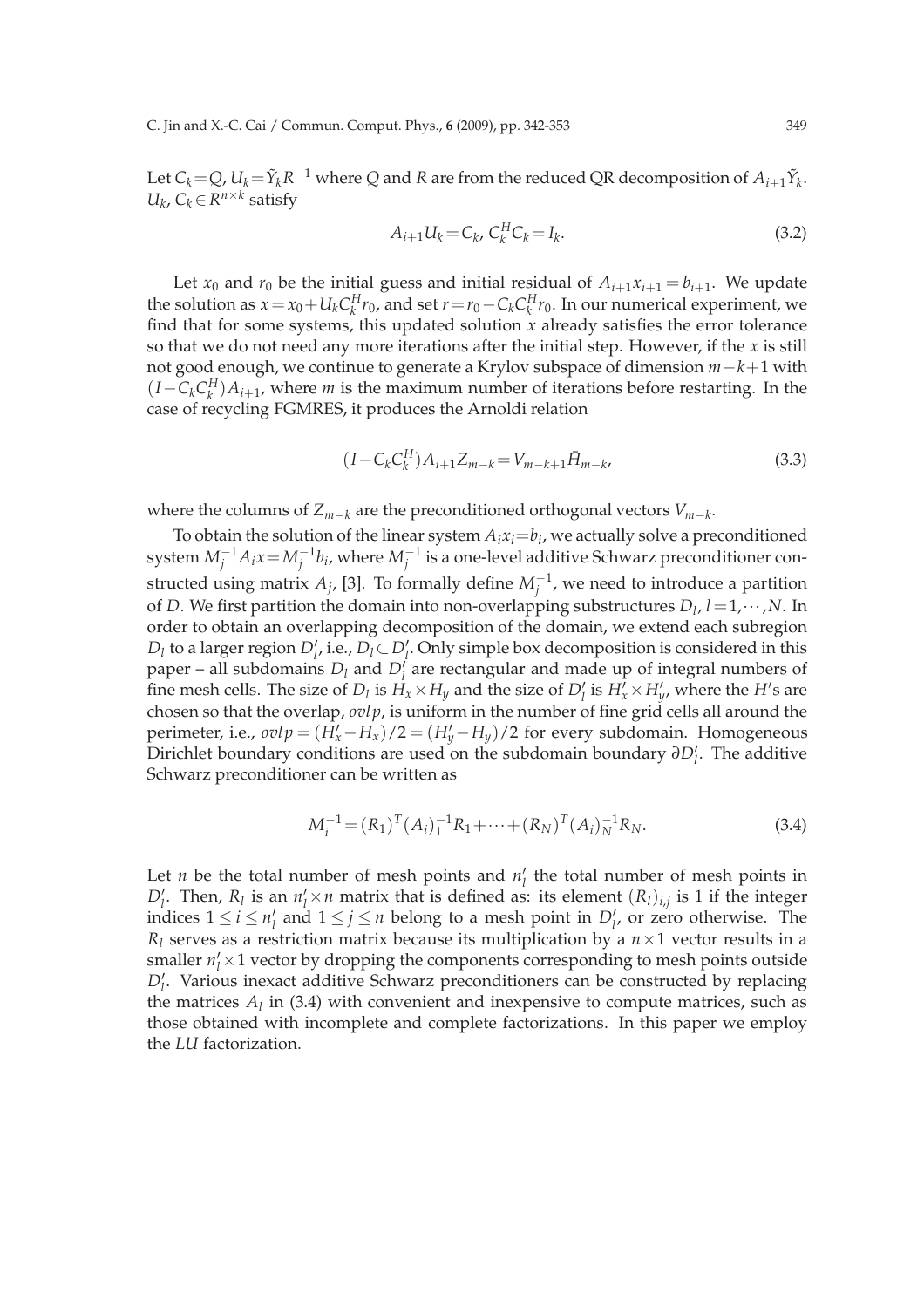#### **4 Numerical experiment**

Consider the problem (2.6) on  $D = (0,1) \times (0,1)$  with zero Dirichlet boundary conditions. The mean and covariance functions for  $a(x, \omega_1)$  explicitly given as

$$
a_0(x) = 5 + \sin(\pi x_1)
$$
 and  $C_a(x, x') = e^{-|x - x'|^2}$ .

The covariance function for  $c(x, \omega_2)$  is chosen to be the same as that of  $a(x, \omega_1)$  and the mean function is  $c_0(x) = 5$ . For the KL expansion of  $a(x, \omega_1)$  and  $c(x, \omega_2)$ , we choose  $M_a = M_c = 4$  truncation terms as the approximation. This implies the dimensions for the *ya*-space and *yc*-space are 4 respectively. We also choose the highest degree of the polynomials for  $y_{a,j}$  and  $y_{c,j}$  to be  $\mathbf{r}$  = (3,2,2,1). This produces total 5184 systems. At the same time, we assume that  $y_{a,j}$  and  $y_{c,j}$ ,  $j=1,2,3,4$  are uniformly distributed in  $\Gamma_{a,j} = [-\sqrt{3},\sqrt{3}]$ . So the probability density function  $\rho_{a,j} = \frac{1}{2\sqrt{3}}$ . Note that this implies that the variance of *ya*,*<sup>j</sup>* is unit. To make the test case highly indefinite, we multiply the reaction coefficient in our numerical computation by 45. So the reaction coefficient in our numerical example is actually  $45c(x,\omega_2)$ . We study the following four schemes

**Scheme 1.** No recycling of the Krylov subspace and no recycling of the preconditioner

- **Scheme 2.** Recycle the preconditioner only without recycling of the Krylov subspace for the entire sequence of systems
- **Scheme 3.** Recycle the Krylov subspace and recycle the symbolic factorizations of subdomain matrices for the entire sequence of systems
- **Scheme 4.** Recycle the Krylov subspace and recycle the preconditioner for the entire sequence of systems

We next show some numerical results obtained on an IBM BG/L using 64 processors. The mesh size is  $512 \times 512$ . The solution is considered to be acceptable if

$$
||b_i - A_i x_i|| \le \max\{10^{-10}, 10^{-6} ||b_i||\}.
$$

The overlap of the subdomains is 8. The subdomain solver is LU factorization. FGMRES restarts every 50 iterations including the recycling Krylov subspace. Fig. 1 is the number of iterations for Scheme 1 and 2. It is obvious that the two schemes share similar situations in the number of iterations. Most of the systems require about 100 iterations to converge. Some systems do not converge as they reach the maximum number of iterations, which is 1000 in our numerical experiments. Scheme 2 has more divergent systems compared with Scheme 1.

Fig. 2 shows the number of iterations for Scheme 3 and 4. For these two schemes, we see that the number of iterations for the first system is about 60, which is shown as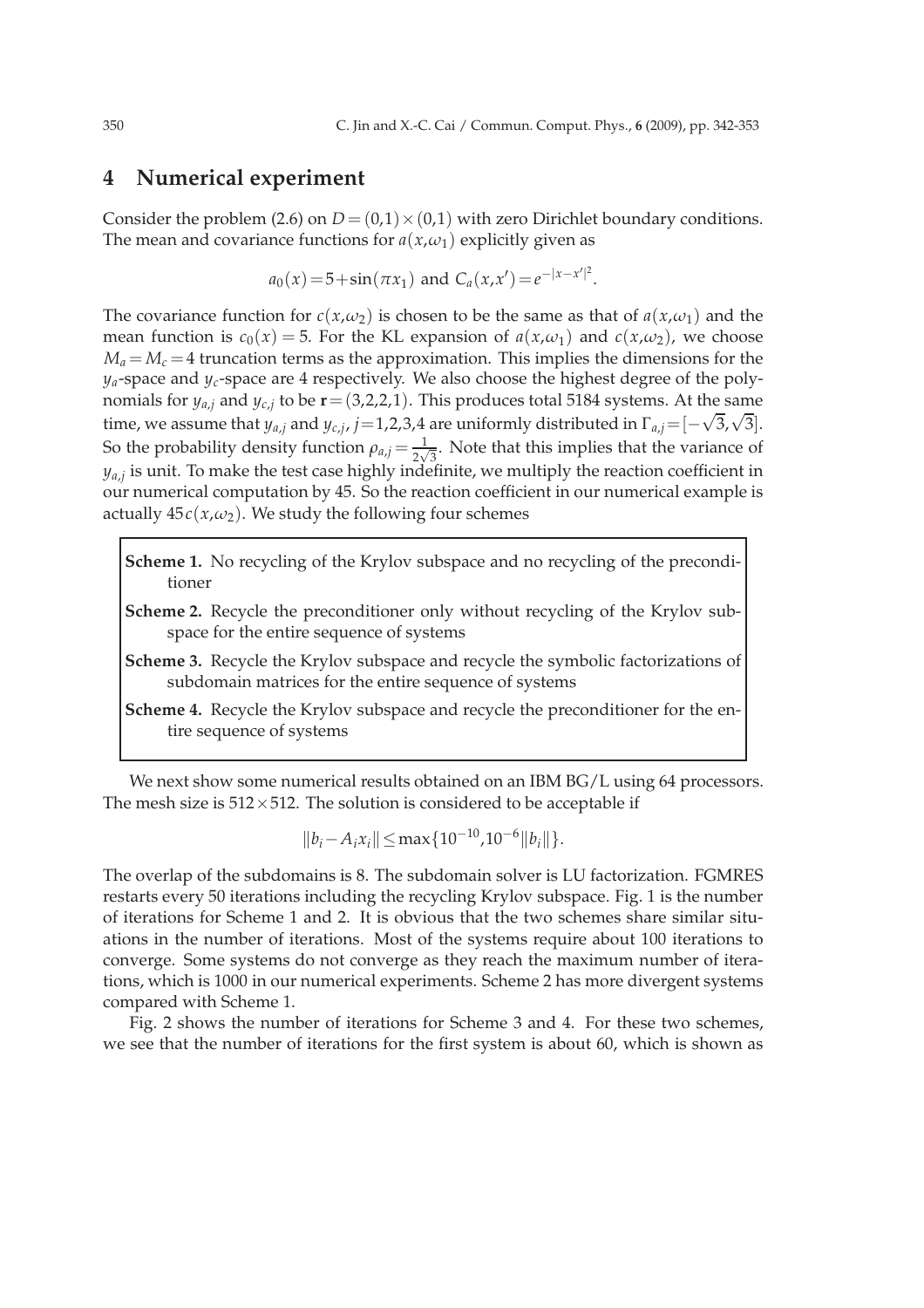

Figure 1: The number of iterations for Scheme 1 and 2.



Figure 2: The number of iterations for Scheme 3 and 4.

a single mark in the figures. However, the number decreases to around 25 due to the use of the recycled Krylov subspace. Since we apply the same preconditioner to all the systems in Scheme 4, the number of iterations for Scheme 4 is a little more than Scheme 3. However, Scheme 4 takes less computing time because of the savings from recomputing the preconditioners as in Scheme 3. The computing time is shown in Table 1.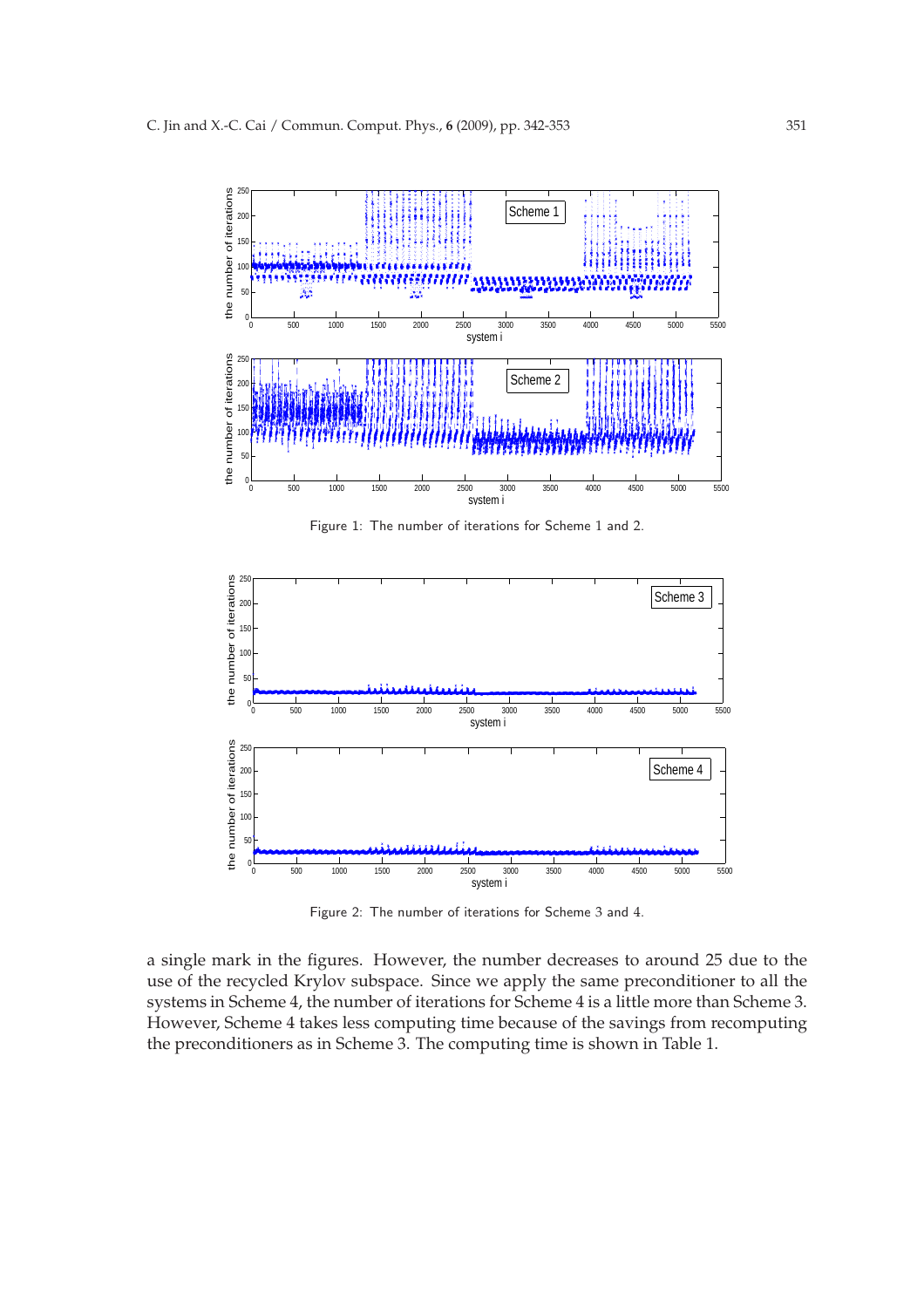|                           |       |       |       | Scheme 1   Scheme 2   Scheme 3   Scheme 4 |
|---------------------------|-------|-------|-------|-------------------------------------------|
| <b>Average Iterations</b> | 91.9  | 130.1 | 20.7  | 23.1                                      |
| Computing Time(s)         | 33500 | 42000 | 13630 | 11610                                     |

Table 1: The average number of iterations and computing time for different schemes.

Comparing the number of iterations for different schemes, we see that the additive Schwarz preconditioned recycling Krylov subspace method is very effective in solving indefinite problems. Table 1 contains a comparison of the average number of iterations and the total computing time for different schemes. Scheme 3 is the best strategy in terms of the number of iterations. The average number of iterations in Scheme 4 is a littler more than that in Scheme 3 due to the fact that the same preconditioner is used for all systems. However, this reduces the total computing time. Overall, Scheme 4 is the winner in terms of the total computing time.

# **Acknowledgments**

The authors would like to thank Professor Dongbin Xiu for helpful discussions. The research was supported in part by DOE under DE-FC02-04ER25595, and in part by NSF under grants CCF-0634894, and CNS-0722023.

#### **References**

- [1] I. Babuska, R. Tempone, and G. Zouraris, Solving elliptic boundary value problems with uncertain coefficients by the finite element method: the stochastic formulation, Comput. Methods Appl. Mech. Engrg., 194 (2005), pp. 1251-1795.
- [2] S. Balay, K. Buschelman, W. Gropp, D. Kaushik, M. Knepley, L. C. McInnes, B. Smith, and H. Zhang, PETSc Users Manual, ANL-95/11 - Revision 2.3.0, Argonne National Laboratory, 2006.
- [3] X.-C. Cai and O. Widlund, Domain decomposition algorithms for indefinite elliptic problems, SIAM J. Sci. Stat. Comput., 13 (1992), pp. 243-258.
- [4] A. Chapman and Y. Saad, Deflated and augmented Krylov subspace techniques, Numer. Linear Algebra Appl., 4 (1997), pp. 43-66.
- [5] P. Dostert, Y. Efendiev, T. Y. Hou, and W. Luo, Coarse-gradient Langevin algorithms for dynamic data integration and uncertainty quantification, J. Comput. Phys., 217 (2006), pp. 123-142.
- [6] H. Elman, O. Ernst, D. O'Leary, and M. Stewart, Efficient iterative algorithms for the stochastic finite element method with application to acoustic scattering, Comput. Methods Appl. Mech. Engrg., 194 (2005), pp. 1037-1055.
- [7] H. Elman and D. Furnival, Solving the stochastic steady-state diffusion problem using multigrid, IMA J. Numer. Anal., 27 (2007), pp. 675-688.
- [8] C. Farhat, L. Crivelli, and F. Roux, Extending substructure based on iterative solvers to multiple load and repeated analyses, Comput. Methods Appl. Mech. Engrg., 117 (1994), pp. 195-209.